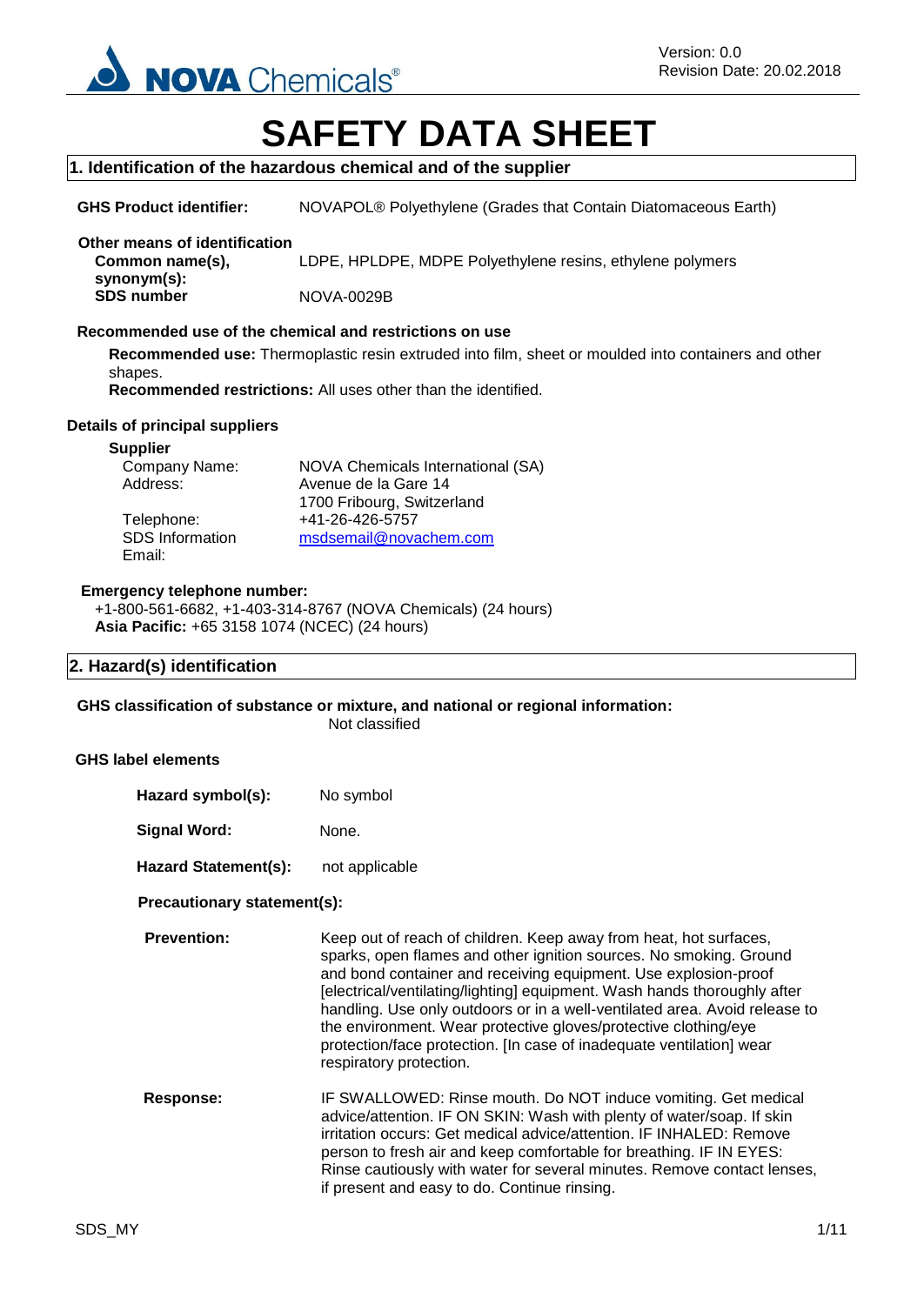| <b>NOVA</b> Chemicals®                                      | Version: 0.0<br>Revision Date: 20.02.2018                                                                                                                                                                                                                                                                                                                                                                                                                                                                                                                                                                                                                                                                                                                                                                                         |
|-------------------------------------------------------------|-----------------------------------------------------------------------------------------------------------------------------------------------------------------------------------------------------------------------------------------------------------------------------------------------------------------------------------------------------------------------------------------------------------------------------------------------------------------------------------------------------------------------------------------------------------------------------------------------------------------------------------------------------------------------------------------------------------------------------------------------------------------------------------------------------------------------------------|
| Storage:                                                    | Store in accordance with local/regional/national regulations. Protect from<br>sunlight.                                                                                                                                                                                                                                                                                                                                                                                                                                                                                                                                                                                                                                                                                                                                           |
| Disposal:                                                   | Dispose of contents/container in accordance with<br>local/regional/national/international regulations. Refer to manufacturer or<br>supplier for information on recovery or recycling.                                                                                                                                                                                                                                                                                                                                                                                                                                                                                                                                                                                                                                             |
| Other hazards which do not<br>result in GHS classification: | This mixture is a preparation containing polymers and additives. Although it<br>may contain components that may be classified, the product does not<br>present a danger to human health by inhalation, ingestion or contact with the<br>skin or to the aquatic environment in the form in which it is placed on the<br>market. If small particles are generated during further processing, handling<br>or by other means, may form combustible dust concentrations in air. Spilled<br>product may create a dangerous slipping hazard. Under fire conditions,<br>product will readily burn and emit irritating smoke. Molten material will<br>produce thermal burns. Polyethylene is an essentially biologically inert solid<br>and considered non-toxic. It is stable (does not decompose) in landfills or in<br>aquatic systems. |

# **3. Composition and information of the ingredients of the hazardous chemical**

#### **Mixtures**

| <b>Chemical Identity</b>                   | Common name and<br>synonyms | <b>CAS number</b> | Concentration* |
|--------------------------------------------|-----------------------------|-------------------|----------------|
| Silica, cristobalite                       | Crystalline silica          | 14464-46-1        | $0.1 - 0.3\%$  |
| * All concentrations are percent by weight |                             |                   |                |

All concentrations are percent by weight.

**Additional Information:** The silica, cristobalite is inextricably bound or coated in the resin.

### **4. First-aid measures**

#### **Description of necessary first-aid measures**

| Inhalation:                                        | IF INHALED: Remove person to fresh air and keep comfortable for<br>breathing. Get medical advice/attention.                                                          |  |
|----------------------------------------------------|----------------------------------------------------------------------------------------------------------------------------------------------------------------------|--|
| <b>Skin Contact:</b>                               | IF ON SKIN: Wash with plenty of water/soap. If skin irritation occurs: Get<br>medical advice/attention.                                                              |  |
| Eye contact:                                       | IF IN EYES: Rinse cautiously with water for several minutes. Remove<br>contact lenses, if present and easy to do. Continue rinsing. Get medical<br>advice/attention. |  |
| Ingestion                                          | IF SWALLOWED: Rinse mouth. Do NOT induce vomiting. Get medical<br>advice/attention.                                                                                  |  |
| Most important symptoms/effects, acute and delayed |                                                                                                                                                                      |  |

#### t symptoms/effects**,**

| <b>Symptoms:</b> | Thermal burns. Respiratory irritation. Mechanical irritation. The silica,      |
|------------------|--------------------------------------------------------------------------------|
|                  | cristobalite is inextricably bound or coated in the resin, which minimizes the |
|                  | likelihood of exposure.                                                        |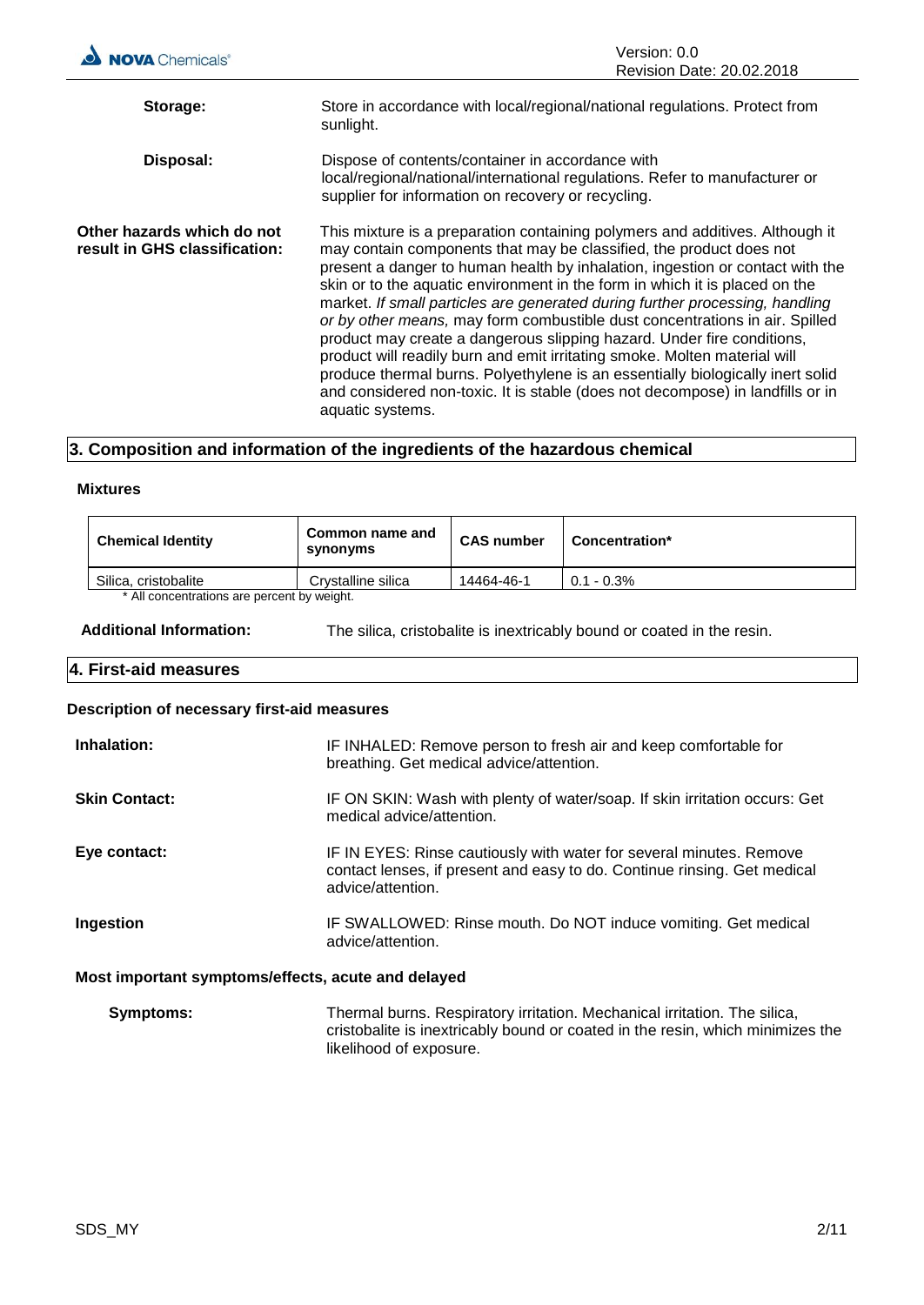# **Indication of immediate medical attention and special treatment needed**

| Treatment:                                                                        | After adequate first aid, no further treatment is required unless symptoms<br>reappear. For more detailed medical emergency support information, call<br>+1-800-561-6682 or +1-403-314-8767 (24 hours, NOVA Chemicals<br>Emergency Response). Burns should be treated as thermal burns. Molten<br>resin will come off as healing occurs; therefore, immediate removal from the<br>skin is not necessary. Treatment should be directed at the control of<br>symptoms and the clinical condition of the patient. No adverse effects due<br>to ingestion are expected. The silica, cristobalite is inextricably bound or<br>coated in the resin, which minimizes the likelihood of exposure. |
|-----------------------------------------------------------------------------------|-------------------------------------------------------------------------------------------------------------------------------------------------------------------------------------------------------------------------------------------------------------------------------------------------------------------------------------------------------------------------------------------------------------------------------------------------------------------------------------------------------------------------------------------------------------------------------------------------------------------------------------------------------------------------------------------|
| 5. Fire-fighting measures                                                         |                                                                                                                                                                                                                                                                                                                                                                                                                                                                                                                                                                                                                                                                                           |
| <b>General Fire Hazards:</b>                                                      | Solid resins support combustion but do not meet combustible definition.<br>Product will burn at high temperatures but is not considered flammable.<br>Under fire conditions, product will readily burn and emit irritating smoke.<br>Powdered material may form explosive dust-air mixtures.                                                                                                                                                                                                                                                                                                                                                                                              |
| Suitable (and unsuitable) extinguishing media                                     |                                                                                                                                                                                                                                                                                                                                                                                                                                                                                                                                                                                                                                                                                           |
| Suitable extinguishing<br>media:                                                  | Water fog or water spray. Small fires: Dry chemical, carbon dioxide (CO2)<br>or foam.                                                                                                                                                                                                                                                                                                                                                                                                                                                                                                                                                                                                     |
| <b>Unsuitable extinguishing</b><br>media:                                         | Avoid water in straight hose stream; will scatter and spread fire.                                                                                                                                                                                                                                                                                                                                                                                                                                                                                                                                                                                                                        |
| Specific hazards arising from<br>the chemical:                                    | Upon heating, polyethylene may emit various oligomers, waxes and<br>oxygenated hydrocarbons as well as carbon dioxide, carbon monoxide and<br>small amounts of other organic vapours (e.g. aldehydes, acrolein).<br>Inhalation of these decomposition products may be hazardous. Powdered<br>material may form explosive dust-air mixtures. Risk of dust-air explosion is<br>increased if flammable vapours are also present. Static discharge: material<br>can accumulate static charges which may cause an incendiary electrical<br>discharge.                                                                                                                                          |
| Special protective action for firefighters                                        |                                                                                                                                                                                                                                                                                                                                                                                                                                                                                                                                                                                                                                                                                           |
| <b>Special fire fighting</b><br>procedures:                                       | Keep upwind. Keep unauthorised personnel away. Move containers from<br>fire area if you can do so without risk. Fight fire from maximum distance or<br>use unmanned holders or monitor nozzles. Apply extinguishing media<br>carefully to avoid creating airborne dust. Water may be used to flood the<br>area. Use water spray to cool fire exposed surfaces and to protect<br>personnel. Avoid inhaling any smoke and combustion materials. Remove<br>and isolate contaminated clothing and shoes. Prevent run-off from fire<br>control or dilution from entering streams, sewers or drinking water supply.                                                                             |
| <b>Special protective</b><br>equipment for firefighters:                          | Firefighters must use standard protective equipment including flame<br>retardant coat, helmet with face shield, gloves, rubber boots, and in<br>enclosed spaces, SCBA.                                                                                                                                                                                                                                                                                                                                                                                                                                                                                                                    |
| 6. Accidental release measures                                                    |                                                                                                                                                                                                                                                                                                                                                                                                                                                                                                                                                                                                                                                                                           |
| <b>Personal precautions,</b><br>protective equipment and<br>emergency procedures: | Isolate area. Alert stand-by emergency and fire fighting personnel. Dust<br>deposits should not be allowed to accumulate on surfaces, as these may<br>form an explosive mixture if they are released into the atmosphere in<br>sufficient concentration.                                                                                                                                                                                                                                                                                                                                                                                                                                  |
| <b>Environmental Precautions:</b>                                                 | Prevent entry into waterways, sewer, basements or confined areas.                                                                                                                                                                                                                                                                                                                                                                                                                                                                                                                                                                                                                         |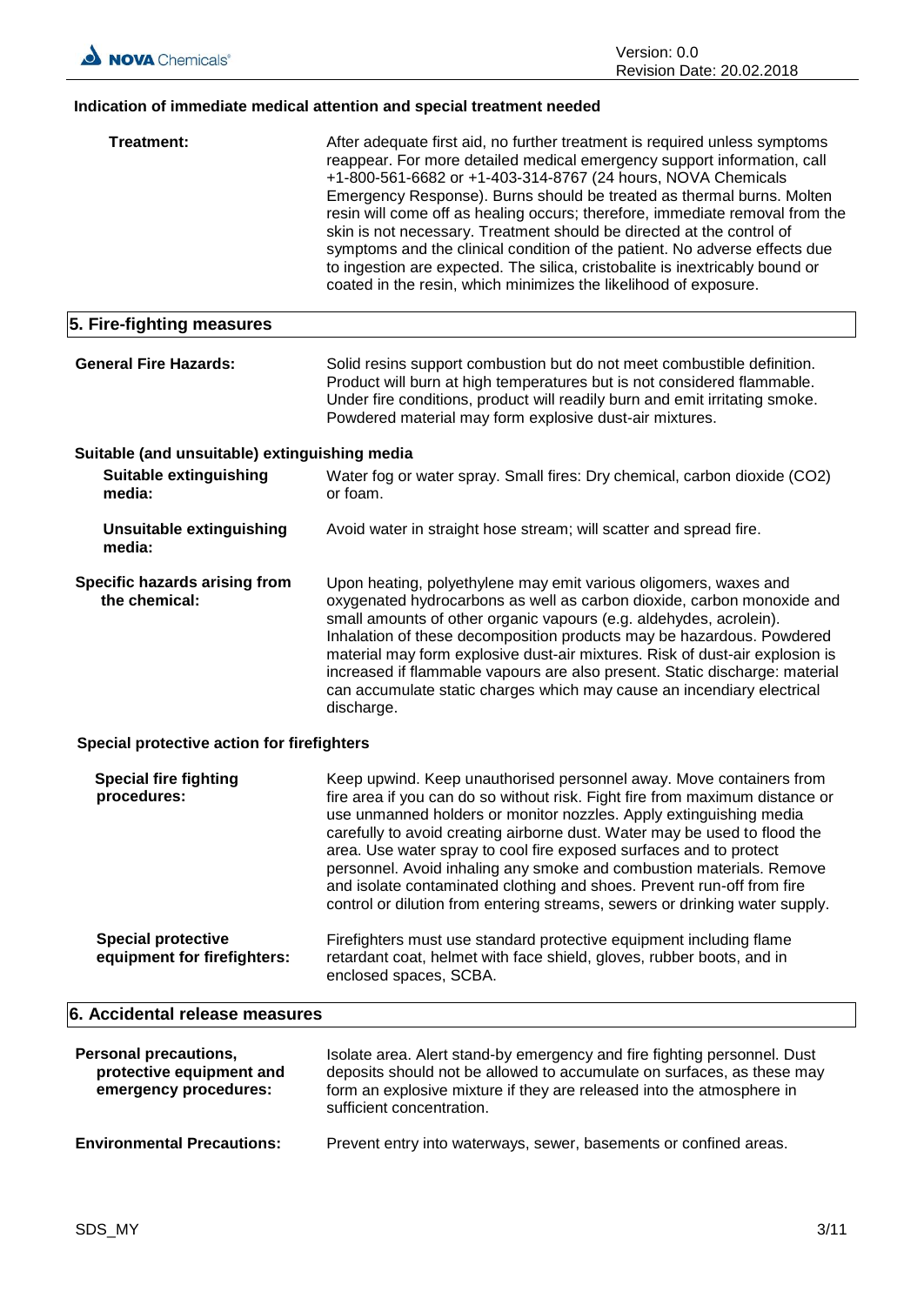| NOVA Chemicals®                                                     | Version: 0.0<br>Revision Date: 20.02.2018                                                                                                                                                                                                                                                                                                                                                                                                                                                                                                                                                                                                                                                                                                                                                                                                                    |
|---------------------------------------------------------------------|--------------------------------------------------------------------------------------------------------------------------------------------------------------------------------------------------------------------------------------------------------------------------------------------------------------------------------------------------------------------------------------------------------------------------------------------------------------------------------------------------------------------------------------------------------------------------------------------------------------------------------------------------------------------------------------------------------------------------------------------------------------------------------------------------------------------------------------------------------------|
| <b>Methods and material for</b><br>containment and cleaning<br>up:  | Wear appropriate personal protective equipment. Do not touch or walk<br>through spilled material. In case of leakage, eliminate all ignition sources.<br>Stop leak if safe to do so. Prevent entry into waterways, sewer, basements<br>or confined areas. Spilled product may create a dangerous slipping hazard.<br>Use appropriate tools to put the spilled solid in an appropriate disposal or<br>recovery container. Recover and reclaim or recycle, if practical. Avoid<br>dispersal of dust in the air (i.e., clearing dust surfaces with compressed air).                                                                                                                                                                                                                                                                                             |
| 7. Handling and storage                                             |                                                                                                                                                                                                                                                                                                                                                                                                                                                                                                                                                                                                                                                                                                                                                                                                                                                              |
| <b>Precautions to ensure safe</b><br>handling:                      | Keep out of reach of children. Keep away from uncontrolled heat and<br>incompatible materials. Ground all material handling and transfer<br>equipment. Wash hands thoroughly after handling. Prevent dust<br>accumulation to minimise explosion hazard. For additional information on<br>control of static and minimizing potential dust and fire hazards, refer to<br>NFPA-654, "Standard for the Prevention of Fire and Dust Explosions from<br>the Manufacturing, Processing and Handling of Combustible Particulate<br>Solids, 2013 Edition". Use in a well-ventilated area. Avoid release to the<br>environment. Wear eye protection/protective gloves as needed/wear full<br>face-shield during thermal processing if contact with molten material is<br>possible/wear respirator if dusty. Spilled product may create a dangerous<br>slipping hazard. |
| Conditions for safe storage,<br>including any<br>incompatibilities: | Store in accordance with all current regulations and standards. Storage<br>area should be clearly identified, well-illuminated and clear of obstruction.<br>Store in closed, grounded and properly designed vessels. Keep away from<br>uncontrolled heat and incompatible materials. Protect from sunlight.<br>Outdoor storage of product in bags requires protection from ultra-violet<br>sunlight by use of a UV stabilized bag or alternate means. Avoid<br>accumulation of dust by frequent cleaning and suitable construction of<br>storage and handling areas. Keep shovels and vacuum systems readily<br>available for cleanup of loose material. DO NOT enter filled bulk containers<br>and attempt to walk over product, due to risk of slipping and possible<br>suffocation. Use a fall arrest system when working near open bulk<br>containers.   |

### **8. Exposure controls/personal protection**

### **Control Parameters**

#### **Occupational Exposure Limits**

During dusty conditions ACGIH recommends for Particles (insoluble or poorly soluble) not otherwise specified a TWA of 10 mg/m3 (inhalable particles), 3 mg/m3 TWA (respirable particles). **Malaysia:** 10 mg/m3 TWA (inhalable particulate), 3 mg/3 TWA (respirable

particles).

The silica, cristobalite is inextricably bound or coated in the resin, which minimizes the likelihood of exposure.

| <b>Chemical Identity</b>                       | Type                                  | <b>Exposure Limit Values</b> | <b>Source</b>                                                                                                                                 |
|------------------------------------------------|---------------------------------------|------------------------------|-----------------------------------------------------------------------------------------------------------------------------------------------|
| Silica, cristobalite<br>Respirable fraction.   | Time<br>Weighted<br>Average<br>(TWA): | $0.05$ mg/m $3$              | Malaysia. OELs. (Occupational Safety and<br>Health (Use and Standards of Exposure of<br>Chemicals Hazardous to Health)<br>Regulations)03 2000 |
| Silica, cristobalite -<br>Respirable fraction. | TWA                                   | $0.025 \,\mathrm{mq/m3}$     | US. ACGIH Threshold Limit Values (03 2014)                                                                                                    |

#### **Biological Limit Values**

None of the components have assigned exposure limits.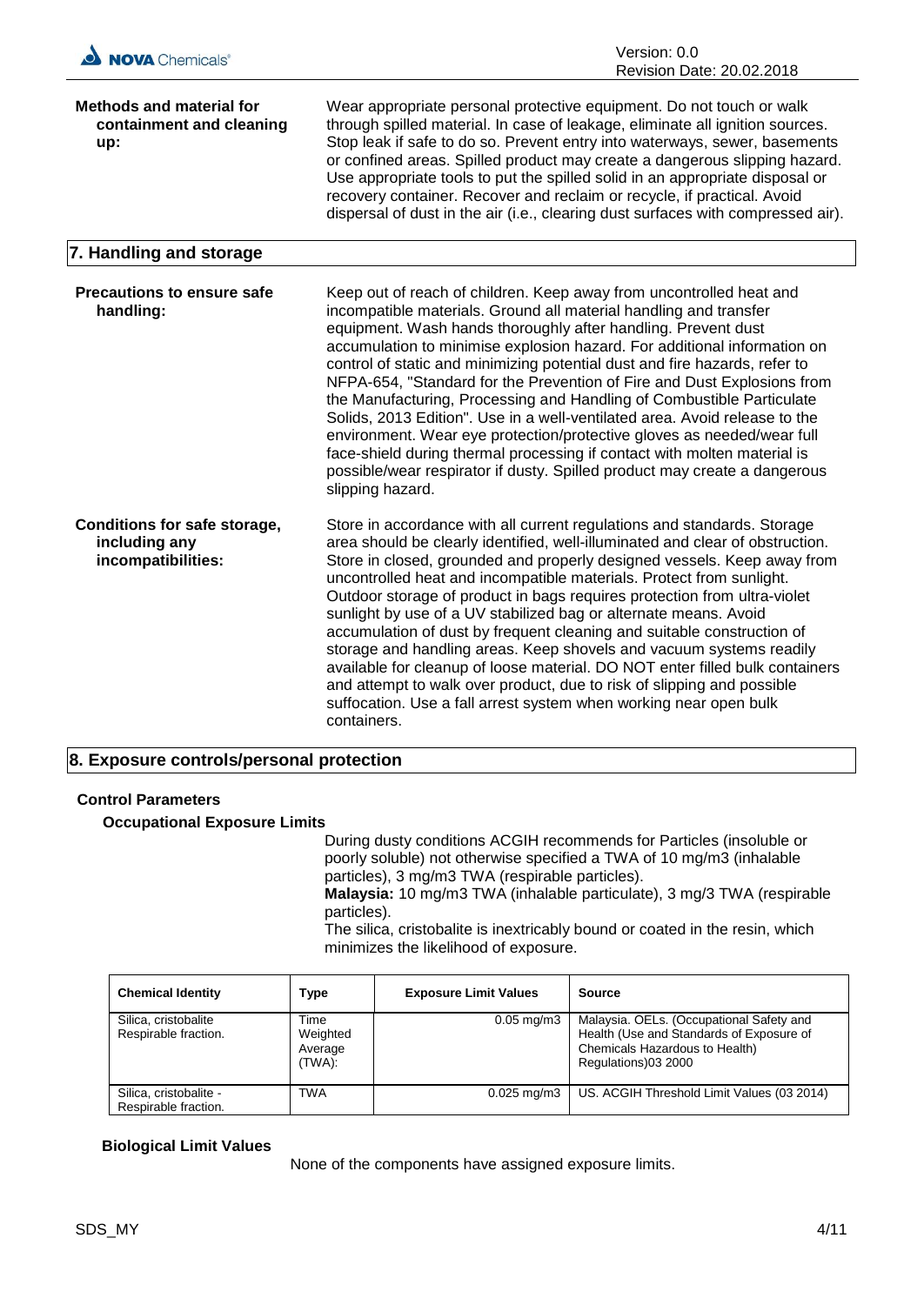

| <b>Appropriate Engineering</b> | Engineering methods to reduce hazardous exposure are preferred controls.     |
|--------------------------------|------------------------------------------------------------------------------|
| <b>Controls:</b>               | Methods include mechanical ventilation (dilution and local exhaust) process  |
|                                | or personal enclosure, remote and automated operation, control of process    |
|                                | conditions, leak detection and repair systems, and other process             |
|                                | modifications. Ensure all exhaust ventilation systems are discharged to      |
|                                | outdoors, away from air intakes and ignition sources. Supply sufficient      |
|                                | replacement air to make up for air removed by exhaust systems.               |
|                                | Administrative (procedure) controls and use of personal protective equipment |
|                                | may also be required. It is recommended that all dust control equipment such |
|                                | as local exhaust ventilation and material transport systems involved in      |
|                                | handling of this product contain explosion relief vents or an explosion      |
|                                | suppression system or an oxygen-deficient environment. Use only              |
|                                | appropriately classified electrical equipment and powered industrial trucks. |

# **Individual protection measures, such as personal protective equipment**

| <b>General information:</b>    | Personal protective equipment (PPE) should not be considered a long-term<br>solution to exposure control. Employer programs to properly select, fit,<br>maintain and train employees to use equipment must accompany PPE.<br>Consult a competent industrial hygiene resource, the PPE manufacturer's<br>recommendation, and/or applicable regulations to determine hazard<br>potential and ensure adequate protection. |
|--------------------------------|------------------------------------------------------------------------------------------------------------------------------------------------------------------------------------------------------------------------------------------------------------------------------------------------------------------------------------------------------------------------------------------------------------------------|
| <b>Eye/face protection:</b>    | Safety glasses. Wear a face shield when working with molten material.                                                                                                                                                                                                                                                                                                                                                  |
| <b>Skin Protection</b>         |                                                                                                                                                                                                                                                                                                                                                                                                                        |
| <b>Hand Protection:</b>        | Wear gloves to protect against thermal burns.                                                                                                                                                                                                                                                                                                                                                                          |
| Other:                         | Wear appropriate clothing to prevent any possibility of skin contact.<br>Wear work clothes with long sleeves and pants. Safety footwear with<br>good traction is recommended to help prevent slipping. Static<br>Dissipative (SD) rated footwear is also recommended.                                                                                                                                                  |
| <b>Respiratory Protection:</b> | Appropriate approved air-purifying respirator or self-contained breathing<br>apparatus should be used. Air supplied breathing apparatus must be used<br>when oxygen concentrations are low or if airborne concentrations exceed<br>the limits of the air-purifying respirators.                                                                                                                                        |
| <b>Hygiene measures:</b>       | Use effective control measures and PPE to maintain worker exposure to<br>concentrations that are below these limits. Ensure that eyewash stations<br>and safety showers are in close proximity to work locations.                                                                                                                                                                                                      |

# **9. Physical and chemical properties**

| Appearance                               |                                                                                             |
|------------------------------------------|---------------------------------------------------------------------------------------------|
| <b>Physical state:</b>                   | solid                                                                                       |
| Form:                                    | Pellets or Granular powder                                                                  |
| Colour:                                  | white / colourless / translucent                                                            |
| Odour:                                   | Minimal, Mild                                                                               |
| Odour threshold:                         | No data available.                                                                          |
| pH:                                      | not applicable                                                                              |
| <b>Melting point/freezing point:</b>     | 105 - 125 °C (221 - 257 °F) (Melting Point)<br>80 - 105 °C (176 - 221 °F) (Softening point) |
| Initial boiling point and boiling range: | not applicable                                                                              |
| <b>Flash Point:</b>                      | not applicable                                                                              |
| <b>Evapouration rate:</b>                | not applicable                                                                              |
| Flammability (solid, gas):               | May form combustible dust concentrations in air.                                            |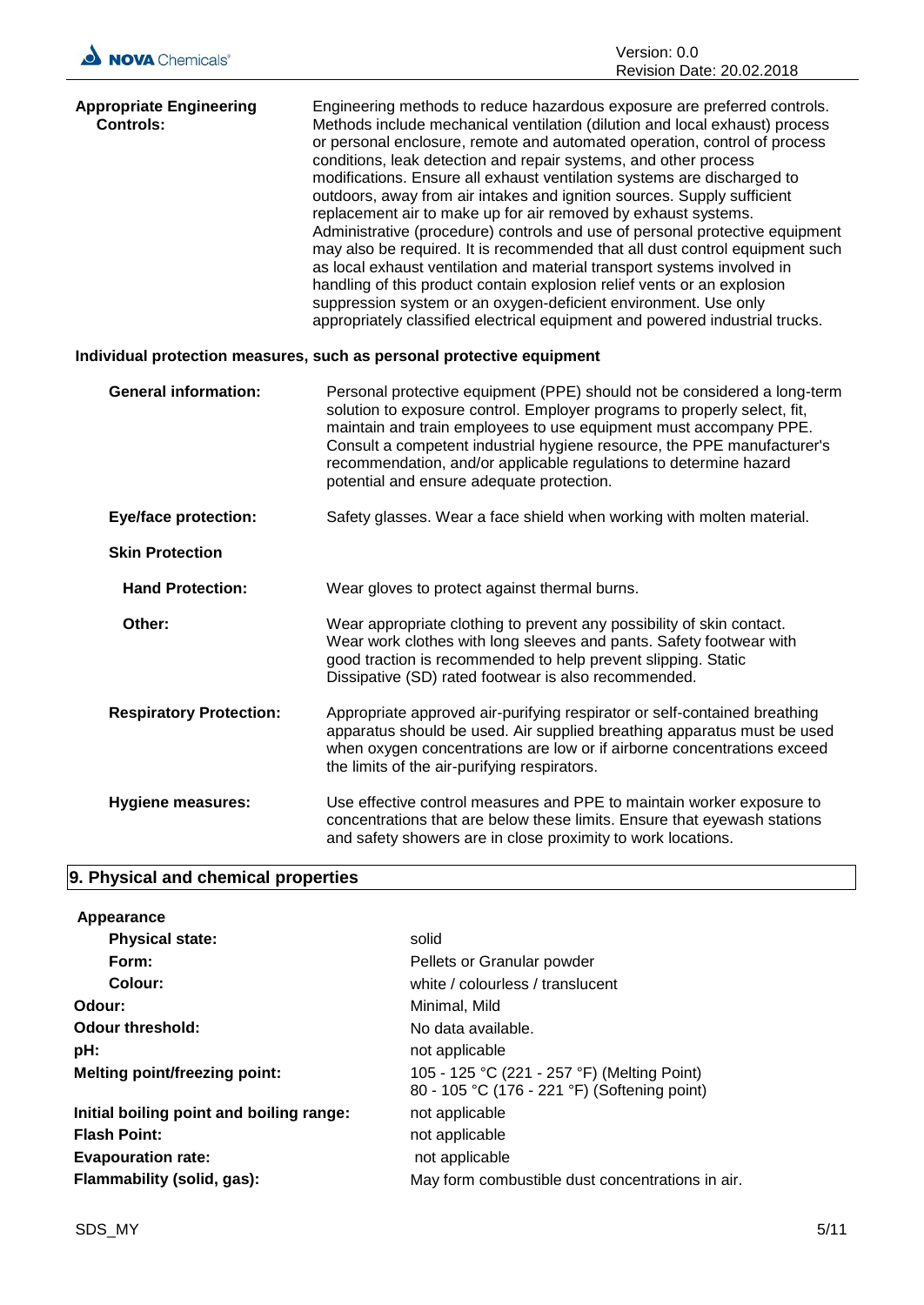# **Upper/lower limit on flammability or explosive limits**

| Flammability limit - upper (%):          | not applicable              |
|------------------------------------------|-----------------------------|
| Flammability limit - lower (%):          | not applicable              |
| Vapour pressure:                         | not applicable              |
| Vapour density:                          | not applicable              |
| <b>Relative density:</b>                 | $0.910 - 0.940$             |
| Solubility(ies)                          |                             |
| <b>Solubility in water:</b>              | Insoluble in water          |
| <b>Solubility (other):</b>               | No data available.          |
| Partition coefficient (n-octanol/water): | not applicable              |
| Auto-ignition temperature:               | 330 - 410 °C (626 - 770 °F) |
| <b>Decomposition temperature:</b>        | $>$ 300 °C ( $>$ 572 °F)    |
| <b>Viscosity:</b>                        | not applicable              |

# **10. Stability and reactivity**

| <b>Reactivity:</b>                                   | Contact with incompatible materials. Sources of ignition. Exposure to heat.                                                                                                                                                                                                                                                  |
|------------------------------------------------------|------------------------------------------------------------------------------------------------------------------------------------------------------------------------------------------------------------------------------------------------------------------------------------------------------------------------------|
| <b>Chemical Stability:</b>                           | Material is stable under normal conditions.                                                                                                                                                                                                                                                                                  |
| <b>Possibility of Hazardous</b><br><b>Reactions:</b> | Hazardous polymerization not likely to occur.                                                                                                                                                                                                                                                                                |
| <b>Conditions to Avoid:</b>                          | Avoid exposing to heat and contact with strong oxidising substances. Avoid<br>processing material over 300 °C (572 °F).                                                                                                                                                                                                      |
| <b>Incompatible Materials:</b>                       | Strong oxidising agents. Organic solvents, ether, gasoline, lubricating oils,<br>chlorinated hydrocarbons and aromatic hydrocarbons may react with and<br>degrade polyethylene. Powdered material may form explosive dust-air<br>mixtures. Risk of dust-air explosion is increased if flammable vapours are<br>also present. |
| <b>Hazardous Decomposition</b><br><b>Products:</b>   | Upon decomposition, polyethylene may emit various oligomers, waxes and<br>oxygenated hydrocarbons as well as carbon dioxide, carbon monoxide and<br>small amounts of other organic vapours (e.g. aldehydes, acrolein).<br>Inhalation of these decomposition products may be hazardous.                                       |

# **11. Toxicological information**

#### **Information on likely routes of exposure**

| Inhalation:          | During processing, thermal fumes and inhalation of fine particles may<br>cause respiratory irritation. The silica, cristobalite is inextricably bound or<br>coated in the resin, which minimizes the likelihood of exposure.                             |
|----------------------|----------------------------------------------------------------------------------------------------------------------------------------------------------------------------------------------------------------------------------------------------------|
| <b>Skin Contact:</b> | During processing, contact with powder or fines may cause mechanical<br>irritation. Molten material will produce thermal burns. The silica, cristobalite<br>is inextricably bound or coated in the resin, which minimizes the likelihood<br>of exposure. |
| Eye contact:         | During processing, contact with powder or fines may cause mechanical<br>irritation. Molten material will produce thermal burns. The silica, cristobalite<br>is inextricably bound or coated in the resin, which minimizes the likelihood<br>of exposure. |
| Ingestion:           | Ingestion of this product is not a likely route of exposure.                                                                                                                                                                                             |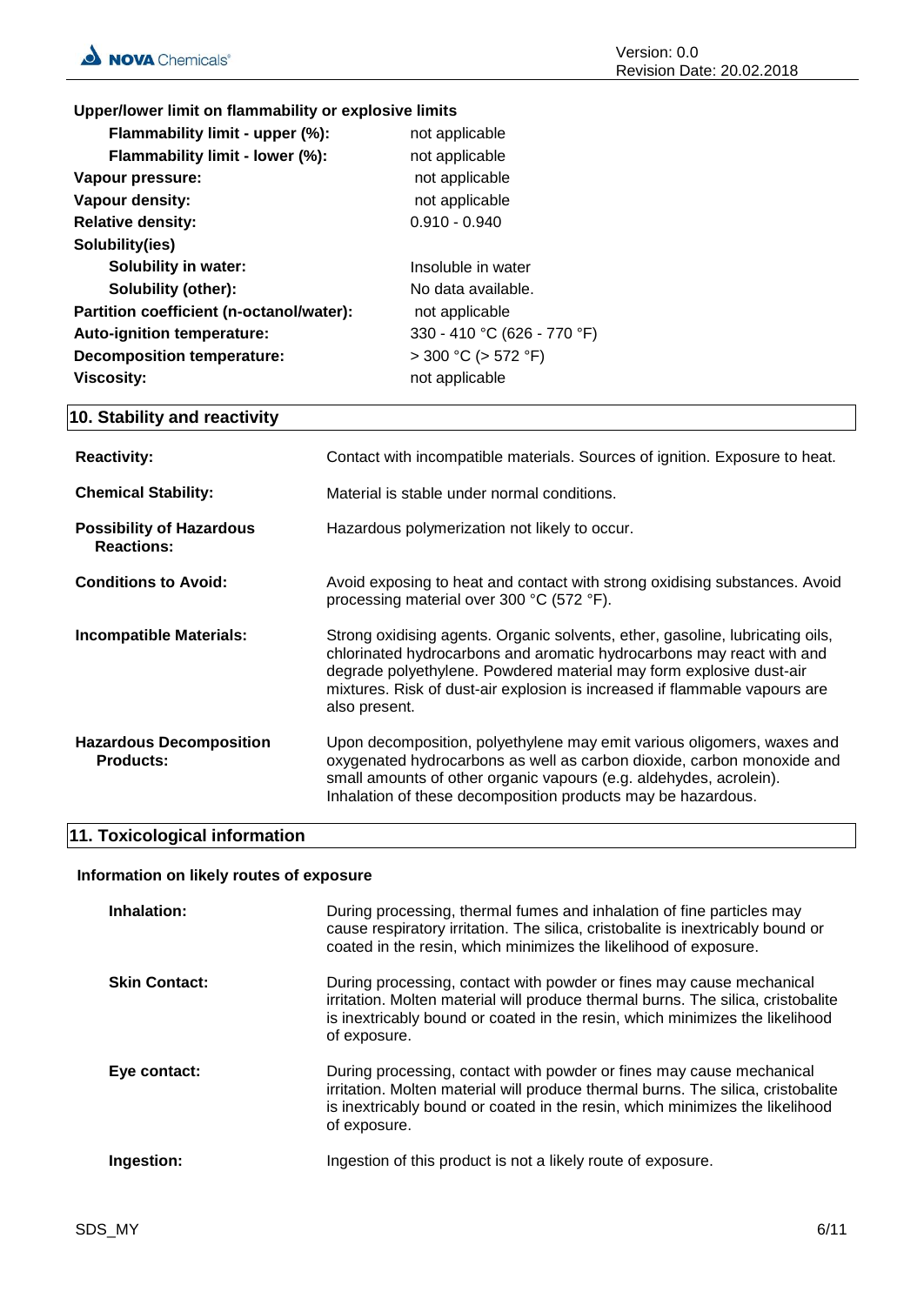| <b>Symptoms</b>                                             |                                                                                                                                                                 |
|-------------------------------------------------------------|-----------------------------------------------------------------------------------------------------------------------------------------------------------------|
| Inhalation:                                                 | Respiratory irritation.                                                                                                                                         |
| <b>Skin Contact:</b>                                        | Mechanical irritation. Thermal burns. Negligible irritation of the skin based<br>on chemical structure (polymer).                                               |
| Eye contact:                                                | Mechanical irritation. Thermal burns. May cause mild, short-lasting<br>discomfort to eyes.                                                                      |
| Ingestion:                                                  | No adverse effects due to ingestion are expected.                                                                                                               |
| Information on toxicological effects                        |                                                                                                                                                                 |
| Acute toxicity (list all possible routes of exposure)       |                                                                                                                                                                 |
| Oral<br><b>Product:</b>                                     | $LD50: > 5,000$ mg/kg                                                                                                                                           |
| Dermal<br><b>Product:</b>                                   | Not classified for acute toxicity based on available data.                                                                                                      |
| <b>Inhalation</b><br><b>Product:</b>                        | Not classified for acute toxicity based on available data.                                                                                                      |
| <b>Repeated dose toxicity</b><br><b>Product:</b>            | No data available.                                                                                                                                              |
| <b>Skin Corrosion/Irritation</b><br><b>Product:</b>         | No data available.                                                                                                                                              |
| Specified substance(s):<br>Silica, cristobalite             | Irritating. May cause abrasion to skin. The silica, cristobalite is inextricably<br>bound or coated in the resin, which minimizes the likelihood of exposure.   |
| <b>Serious Eye Damage/Eye Irritation</b><br><b>Product:</b> | No data available.                                                                                                                                              |
| Specified substance(s):<br>Silica, cristobalite             | Irritating. May cause abrasion to cornea. The silica, cristobalite is inextricably<br>bound or coated in the resin, which minimizes the likelihood of exposure. |
| <b>Respiratory or Skin Sensitisation</b><br><b>Product:</b> | No data available.                                                                                                                                              |
| Carcinogenicity<br><b>Product:</b>                          | Not classified                                                                                                                                                  |
| Silica, cristobalite                                        | IARC Monographs on the Evaluation of Carcinogenic Risks to Humans:<br>Overall evaluation: 1. Carcinogenic to humans.                                            |
| <b>ACGIH Carcinogen List:</b><br>Silica, cristobalite       | Group A2: Suspected human carcinogen.                                                                                                                           |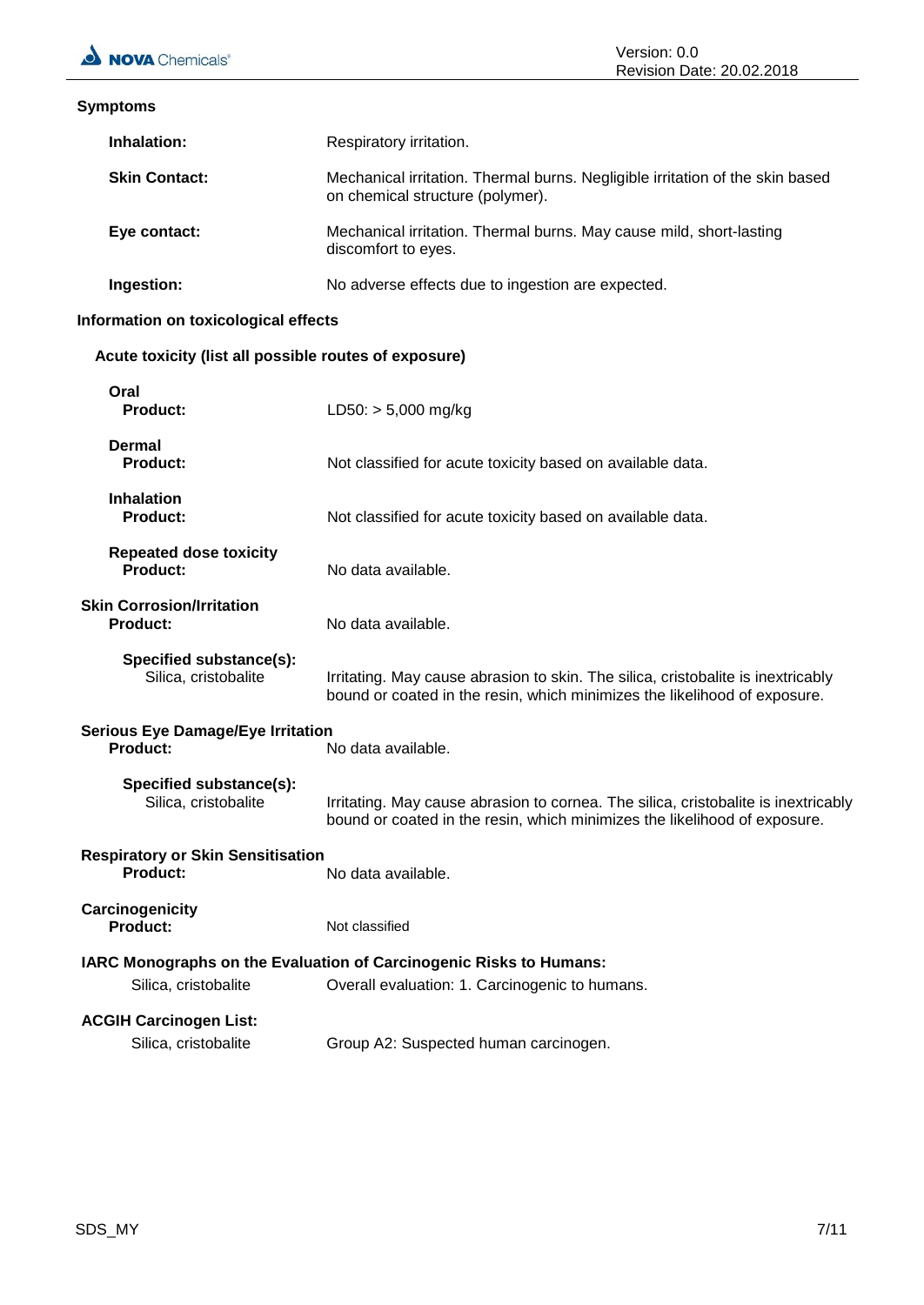# **Germ Cell Mutagenicity**

| In vitro<br><b>Product:</b>                                           | There are no known or reported genetic effects.                                                                                                                                                                                                                                                                                                                           |
|-----------------------------------------------------------------------|---------------------------------------------------------------------------------------------------------------------------------------------------------------------------------------------------------------------------------------------------------------------------------------------------------------------------------------------------------------------------|
| In vivo<br>Product:                                                   | There are no known or reported genetic effects.                                                                                                                                                                                                                                                                                                                           |
| <b>Reproductive toxicity</b><br><b>Product:</b>                       | There are no known or reported reproductive effects.                                                                                                                                                                                                                                                                                                                      |
| <b>Specific Target Organ Toxicity - Single Exposure</b><br>Product:   | No data available.                                                                                                                                                                                                                                                                                                                                                        |
| <b>Specific Target Organ Toxicity - Repeated Exposure</b><br>Product: | No data available.                                                                                                                                                                                                                                                                                                                                                        |
| Specified substance(s):<br>Silica, cristobalite                       | Lungs, Respiratory system - The silica, cristobalite is inextricably bound or<br>coated in the resin, which minimizes the likelihood of exposure.                                                                                                                                                                                                                         |
| <b>Aspiration Hazard</b><br><b>Product:</b>                           | Not classified.                                                                                                                                                                                                                                                                                                                                                           |
| 12. Ecological information                                            |                                                                                                                                                                                                                                                                                                                                                                           |
| <b>General information:</b>                                           | NOVAPOL® resins are expected to be inert in the environment. They float<br>on water and are not biodegradable. They are not expected to<br>bioconcentrate (accumulate in the food chain) due to their high molecular<br>weight. NOVAPOL® pellets are not expected to be toxic if ingested but may<br>represent a choking hazard if ingested by waterfowl or aquatic life. |
| <b>Ecotoxicity</b>                                                    |                                                                                                                                                                                                                                                                                                                                                                           |
| Acute hazards to the aquatic environment                              |                                                                                                                                                                                                                                                                                                                                                                           |
| <b>Fish</b><br>Product:                                               | LC 50 (96 h): $> 100$ mg/l                                                                                                                                                                                                                                                                                                                                                |
| <b>Aquatic Invertebrates</b><br><b>Product:</b>                       | EC 50 (Daphnia magna, 48 h): > 100 mg/l                                                                                                                                                                                                                                                                                                                                   |
| <b>Toxicity to aquatic plants</b><br>Product:                         | EC 50 (72 h): $> 100$ mg/l                                                                                                                                                                                                                                                                                                                                                |
| Chronic hazards to the aquatic environment                            |                                                                                                                                                                                                                                                                                                                                                                           |
| <b>Fish</b><br>Product:                                               | $NOEC : > 100$ mg/l                                                                                                                                                                                                                                                                                                                                                       |
| <b>Aquatic Invertebrates</b><br>Product:                              | $NOEC:$ > 100 mg/l                                                                                                                                                                                                                                                                                                                                                        |
| <b>Toxicity to aquatic plants</b><br><b>Product:</b>                  | $NOEC:$ > 100 mg/l                                                                                                                                                                                                                                                                                                                                                        |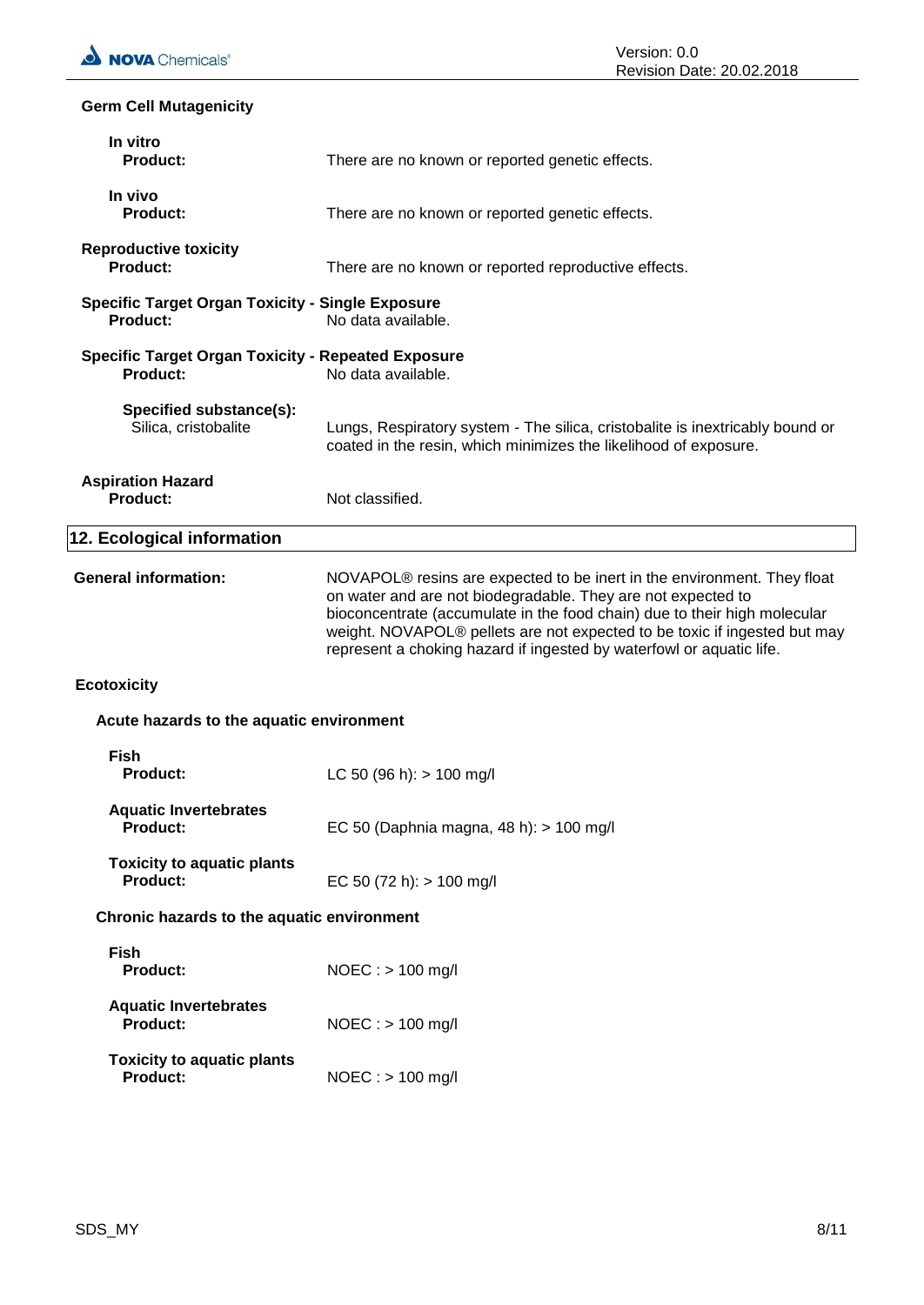#### **Persistence and Degradability**

| <b>Biodegradation</b><br>Product:                             | Not readily degradable. Under optimal oxidation conditions, >99% of<br>polyethylene will remain intact after exposure to microbial actions. Product<br>will slowly change (embrittle) in the presence of sunlight, but will not fully<br>breakdown. Product buried in landfill has been found to be stable over time.<br>No toxic degradation products are known to be produced.                                                                                                                                                                                       |
|---------------------------------------------------------------|------------------------------------------------------------------------------------------------------------------------------------------------------------------------------------------------------------------------------------------------------------------------------------------------------------------------------------------------------------------------------------------------------------------------------------------------------------------------------------------------------------------------------------------------------------------------|
| <b>BOD/COD Ratio</b><br><b>Product:</b>                       | No data available.                                                                                                                                                                                                                                                                                                                                                                                                                                                                                                                                                     |
| <b>Bioaccumulative Potential</b>                              |                                                                                                                                                                                                                                                                                                                                                                                                                                                                                                                                                                        |
| <b>Bioconcentration Factor (BCF)</b><br>Product:              | Pellets may accumulate in the digestive systems of birds and aquatic life,<br>causing injury and possible death due to starvation.                                                                                                                                                                                                                                                                                                                                                                                                                                     |
| Partition Coefficient n-octanol / water (log Kow)<br>Product: | Log Kow: not applicable                                                                                                                                                                                                                                                                                                                                                                                                                                                                                                                                                |
| <b>Mobility</b><br><b>Mobility in Soil:</b>                   | Biologically persistent. This product has not been found to migrate through<br>soils.                                                                                                                                                                                                                                                                                                                                                                                                                                                                                  |
| <b>Other Adverse Effects:</b>                                 | Pellets are persistent in aquatic and terrestrial systems.                                                                                                                                                                                                                                                                                                                                                                                                                                                                                                             |
| 13. Disposal information                                      |                                                                                                                                                                                                                                                                                                                                                                                                                                                                                                                                                                        |
| Disposal methods                                              |                                                                                                                                                                                                                                                                                                                                                                                                                                                                                                                                                                        |
| <b>Disposal instructions:</b>                                 | Dispose of contents/container to an appropriate treatment and disposal<br>facility in accordance with applicable laws and regulations, and product<br>characteristics at time of disposal. Preferred disposal methods for<br>polyethylene in order of preference are: 1) clean and reuse if possible, 2)<br>recover and resell through plastic recyclers or resin brokers, 3) incinerate<br>with waste heat recovery and 4) landfill. DO NOT ATTEMPT TO DISPOSE<br>OF BY UNCONTROLLED INCINERATION. Open burning of plastics at<br>landfills should not be undertaken. |
| <b>Contaminated Packaging:</b>                                | Check regional, national and local environmental regulations prior to<br>disposal.                                                                                                                                                                                                                                                                                                                                                                                                                                                                                     |
| 4.4 Teamanach infarmachan                                     |                                                                                                                                                                                                                                                                                                                                                                                                                                                                                                                                                                        |

### **14. Transport information**

#### **IATA**

Not regulated.

#### **IMDG**

Not regulated.

# **15. Regulatory information**

**Malaysia. Medical Surveillance Chemicals, Occupational Safety and Health (Use and Standards of Exposure of Chemicals Hazardous to Health): Schedule 2** Not regulated

**Malaysia. Prohibited Use of Substances [Occupational Safety and Health (Prohibition of Use of Substance) Order]** Not regulated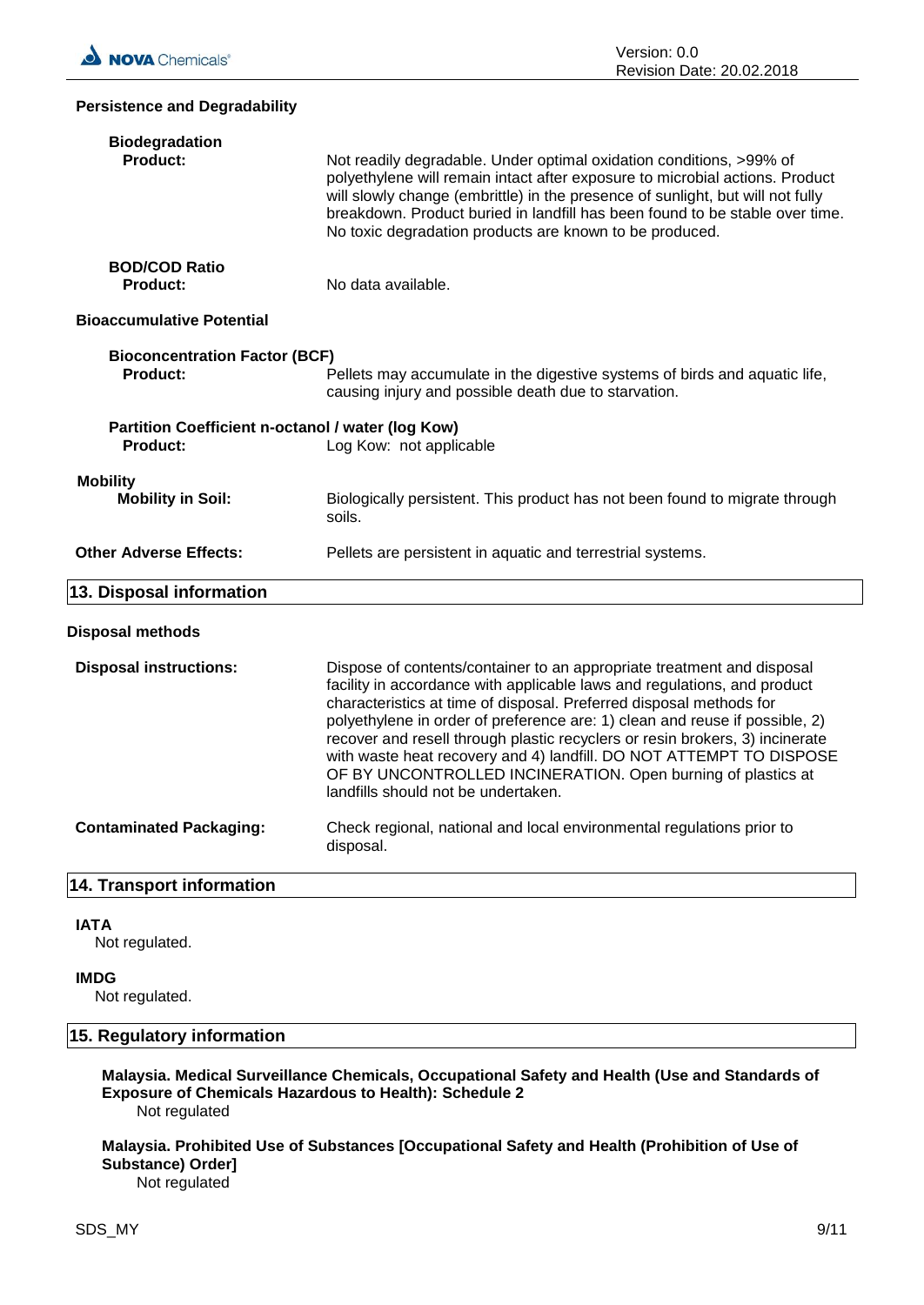

# **Malaysia. Controlled Precursors Subject to Conditional Exports (Customs (Prohibition of Exports) Order 2012, Second Schedule**

Not regulated

**Malaysia. Controlled Precursors Subject to Conditional Imports (Customs (Prohibition of Imports) Order 2012, Part I of Second Schedule)** 

Not regulated

**Malaysia. CWC. Chemical Weapons Convention Act 2005, (Schedules 1-3)**  Not regulated

**Malaysia. Ozone Depleting Substances (ODS) (Environmental Quality (Prohibition on the Use of CFC and Other Gases as Propellants and Blowing Agents) Order 1993)**  Not regulated

**Malaysia. Lists of Halon Management (Environmental Quality (Halon Management) Regulation 1999)**  Not regulated

**Malaysia. Refrigerant Hazardous Substance (Environmental Quality (Refrigerant Management) Regulation 1999)**  Not regulated

**Malaysia. Active Ingredients of Pesticide Product (Pesticide Act 1974, First Schedule)**  Not regulated

#### **Inventory status**

Please contact your NOVA Chemicals' representative for additional information.

| 16. Other information, including date of preparation or last revision |                                                                                                                                                                                                                                                                                                                                                                                                                                                                                                                                                                                                                                                                              |
|-----------------------------------------------------------------------|------------------------------------------------------------------------------------------------------------------------------------------------------------------------------------------------------------------------------------------------------------------------------------------------------------------------------------------------------------------------------------------------------------------------------------------------------------------------------------------------------------------------------------------------------------------------------------------------------------------------------------------------------------------------------|
| <b>Issue Date:</b>                                                    | 20.02.2018                                                                                                                                                                                                                                                                                                                                                                                                                                                                                                                                                                                                                                                                   |
| <b>Revision Information:</b>                                          | 20.02.2018: New SDS                                                                                                                                                                                                                                                                                                                                                                                                                                                                                                                                                                                                                                                          |
| Version #:                                                            | 0.0                                                                                                                                                                                                                                                                                                                                                                                                                                                                                                                                                                                                                                                                          |
| Source of information:                                                | Available on request.                                                                                                                                                                                                                                                                                                                                                                                                                                                                                                                                                                                                                                                        |
| <b>Other information:</b>                                             | Exposure to the Hazardous Combustion and Decomposition Products as<br>described in the SDS, Sections 5 and 10, may be linked with various acute<br>and chronic health effects. These effects include irritation of eyes and upper<br>respiratory tract primarily from the aldehydes, breathing difficulties, systemic<br>toxicity such as liver, kidney, and central nervous system effects.                                                                                                                                                                                                                                                                                 |
|                                                                       | NOVA Chemicals has monitored worker exposures to emissions during<br>commercial-scale processing of polyethylene. Concentrations of hazardous<br>decomposition products were determined to be well below established<br>exposure limits in the workplace. "Quantitation of Employee Exposure to<br>Emission Products Generated By Commercial-Scale Processing of<br>Polyethylene" is available in the Am. Ind. Hyg. Assoc. J. 56:809-814 (1995)<br>and "Quantification of Emission Compounds Generated During Commercial-<br>Scale Processing of Advanced SCLAIRTECH™ Polyethylene" is available in<br>the Journal of Plastic Film & Sheeting Volume 26 Issue 2, April 2010. |
|                                                                       | For information on ventilation considerations for the control of volatile air<br>contaminants from polyethylene, please request a copy of NOVA Chemicals'<br>publication, "Ventilation Guidelines for Heat-Processing Polyethylene Resins".                                                                                                                                                                                                                                                                                                                                                                                                                                  |
|                                                                       | For additional information on unloading hopper cars containing plastic resins,<br>refer to NOVA Chemicals' publication, "Hopper Car Unloading Guide".                                                                                                                                                                                                                                                                                                                                                                                                                                                                                                                        |